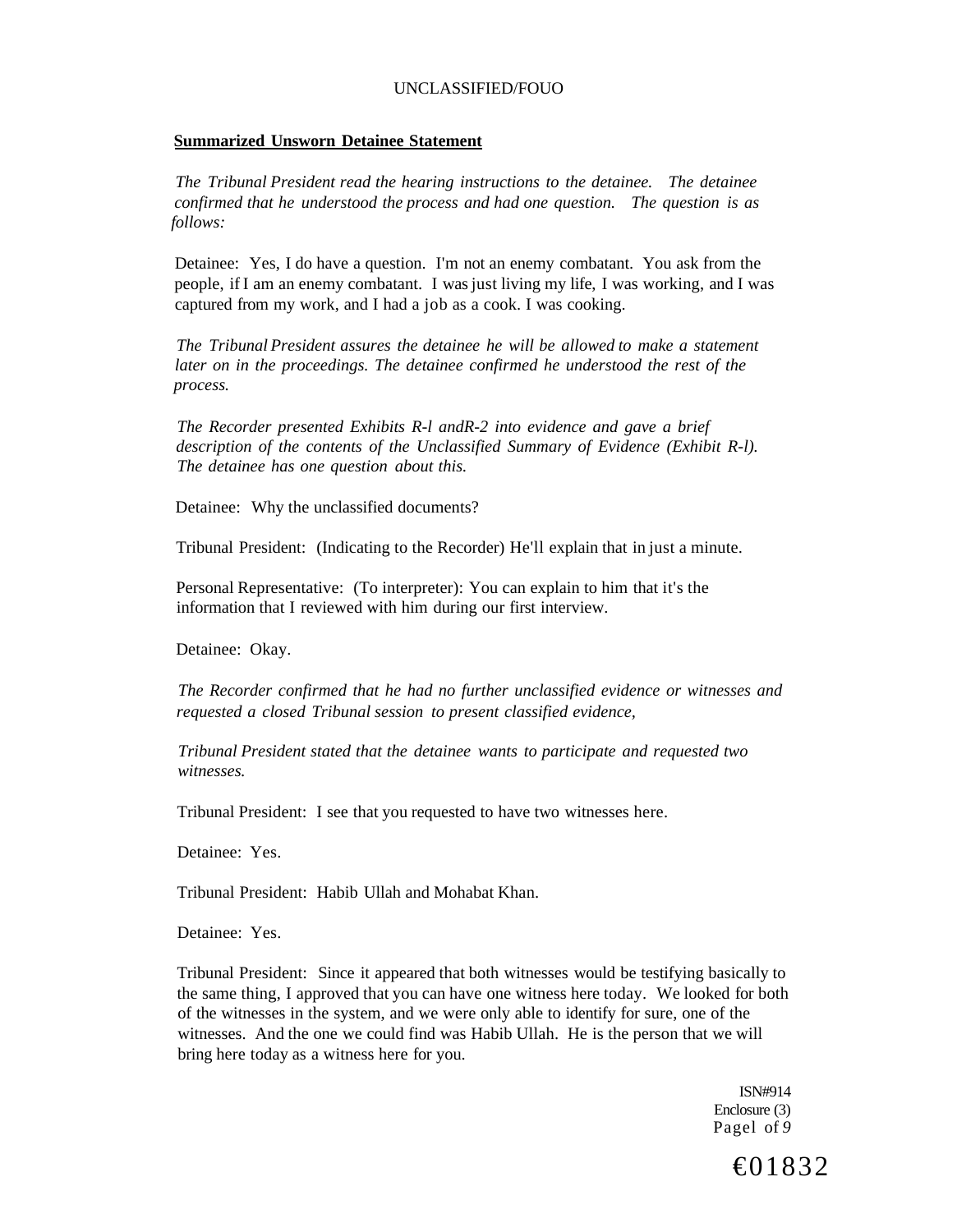Detainee: Okay.

## *The Detainee had questions about taking the oath.*

Tribunal President: Would you like to make your statement under oath?

Detainee: Are you giving it to me? Do I have to do the oath?

Tribunal President: You have the option, you may take the oath or you do not have to take the oath.

Detainee: I can take the oath, on myself, as an enemy combatant; I'm not enemy combatant. But, about Samoud, and since I was with him, when I was working for him, he didn't fire any guns or weapons, I guess, at anybody, and since I quit my job with him or at times, when I wasn't with him, god knows what he did.

Tribunal President: Do you wish to take a formal oath, or not?

Detainee: I swear, or, what I say about me, is truth.

Tribunal President: I just need to know, basically, you are telling us that what you are going to tell us is the truth, is that what you are saying?

Detainee: Yes, whatever I'm saying in here, whatever I say is truth.

Tribunal President: You may now begin.

*The Personal Representative read the accusations to the detainee so that he could respond to the allegations. Initially, the detainee started answering the questions. The Tribunal President explained to the detainee the process of reading the allegations first, and then giving his statement after. He indicated thai he understood. The allegations appear in italics, below.* 

J. *a. The detainee is associated with the Taliban and/or al Qaida.* 

*3.a. I. The detainee stated he worked as a bodyguard for Samoud.* 

Detainee: Yes.

*3. a. 2. The detainee trained, including training with the Kalashnikov, to be part of the infantry supporting Samoud.* 

Detainee: Yes, we did, I was a bodyguard for Samoud, but I did not get any military training.

> ISN#914 Enclosure (3) Page 2 of 9 00IS33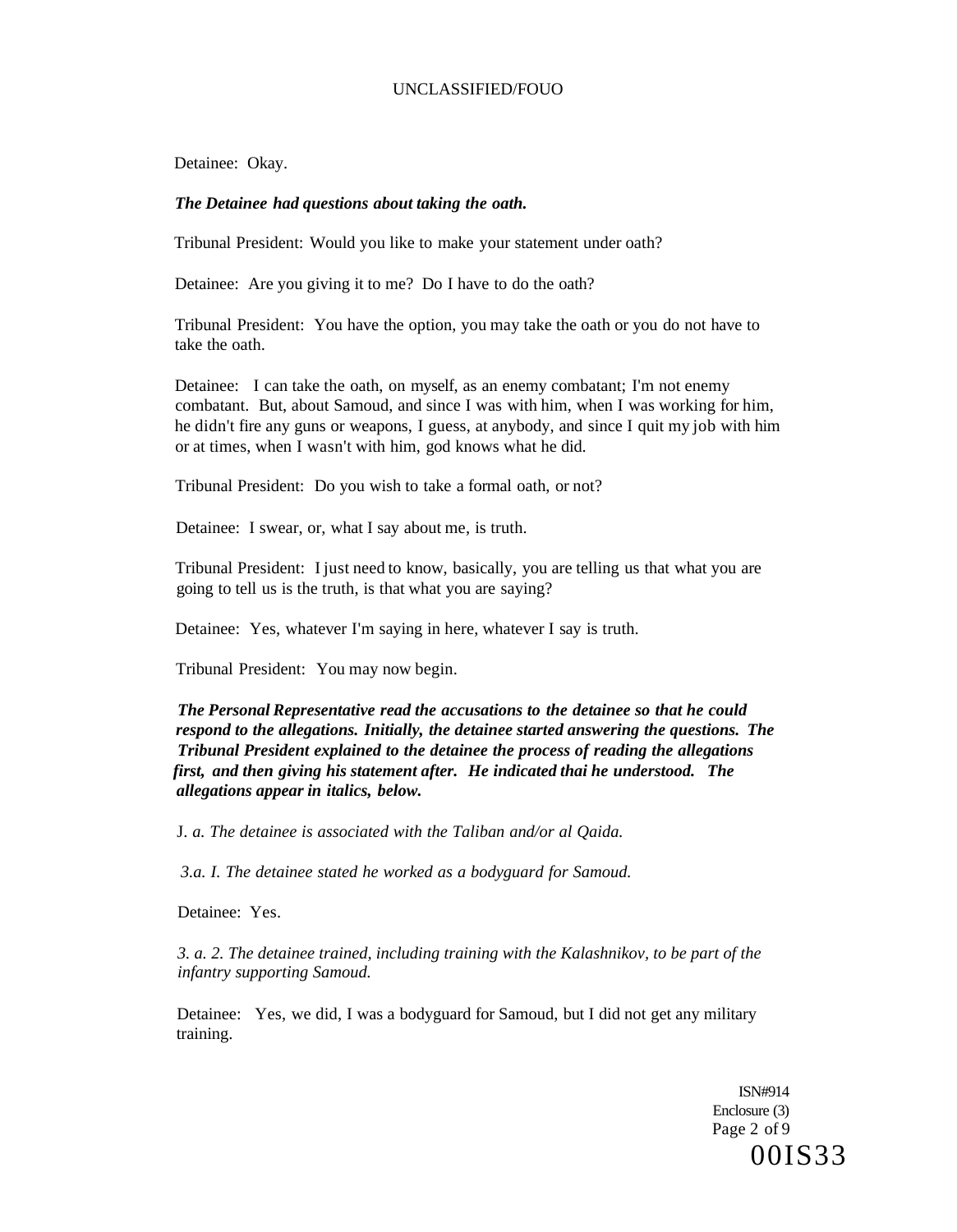*3. a. 3. The detainee was assigned two weapons.* 

Detainee: I had only one kind of weapon.

*3.a. 4. The detainee was captured by U.S. Forces at Samoud s compound with a Kalashnikov,* 

Detainee: How did Americans capture me?

Personal Representative: How is he captured...

Tribunal President: This is just a statement.

Personal Representative: (he rereads the statement to Detainee)

Detainee: Yes.

*3. a. 5. The detainee fired about 50 to 60 rounds from a machine gun as a soldier in support of one of Samoud's operations.* 

Detainee: Samoud has a personal enemy and he fought with him. He shot his gun, I guess. His name is Abdul Ali.

*3, a. 6. The detainee stated Samoud was responsible for rocket attacks against U.S. forces at the Gardiz Fire Base while the detainee worked for him.* 

Detainee: No, nobody fought, nobody fired rockets against Americans.

*3.a. 7. Samoud is an Anti-Coalition Movement (ACM) operative.* 

Detainee: At the time, when I was with Samoud, there were no coalition forces and Samoud had some of these bases, like military, small firebases. He had his own personal enemy. For protection from his enemy, he had some weapons at bases. He did not fire any guns or weapons against the coalition forces.

*3. a. 8. Samoud is reported to be an al Qaida cell leader.* 

Detainee: At the time of al Qaida was in Afghanistan, he was in Pakistan, and he was against the al Qaida. Samoud was against the al Qaida.

> ISN#914 Enclosure (3) Page 3 of 9 001834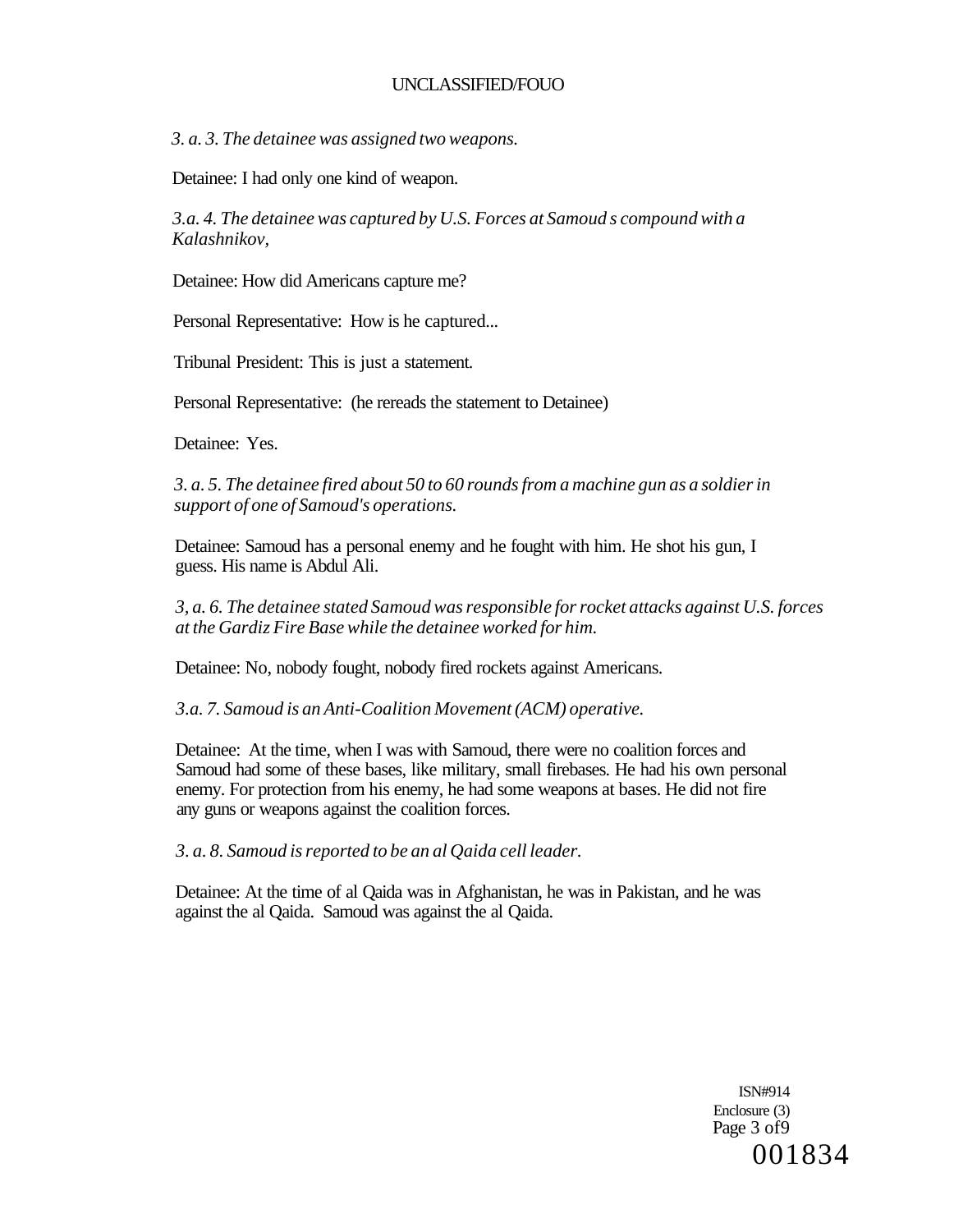*3.a.9. Samoudhas been implicated in attacks against U.S. forces.* 

Detainee: No, he does not have any implications.

Tribunal President: Does that conclude your statement?

Detainee: It is a lot to talk about it, and I just said a little bit, about myself.

Tribunal President: You can provide us more information as this time, if you would like to.

Detainee: I will give information about myself, and I will give information about Samoud. What do you want me to tell you? Do you want me to tell you the truth, or do you want me to lie to you?

Tribunal President: We would prefer the truth, I mean you sworn to tell us the truth, and that's what we would like to hear.

Detainee: We're Afghan and we're Muslim. We, for some other, very, very important cases we don't, made or swearing or, we don't do the oath, but, you just gave me the oath for this small tribunal, for small meeting, I did the oath. First of all, I'm not an enemy combatant. We had two centers that were Samoud's. Samoud had his own enemies. We were security for him. Actually, Americans did not bother us, did not come to capture us. But, we went ourselves to complain to Americans about something. Anytime an American came to our village, my village, we supported them. We were giving our things to them we always help them. We were going with them, and then, we were coming to our house, and they were leaving. I know the leader of their base. He even gave me one hundred dollar, wait, one hundred rupees, I'm sorry. His name was Officer Maga. And he was giving me the things that you shoot it somewhere, and then the plane is coming to that place and to the bombards. Americans were not against us, and we are not against them. We always gave our support to Americans. Americans will never capture us. But someone reported us, got money because of us, and because of money, you guys captured me. And about Samoud, I will give my promise and my word to you, because he was not against the United States, and he was not al-Qaida, or he was in the Taliban. Leaving the Taliban, he went far away from them. He wanted to get far away from them, and he was living in Pakistan. When Americans came to Afghanistan, then he came as well. That was al! my statement my statement is finished.

#### *The Personal Representative and the Recorder did not have any questions.*

#### Tribunal Members' questions

Q. You're a native of what country?

A. Afghanistan.

ISN#914 Enclosure (3) Page4ofS $>$   $\ldots$  *A* 001835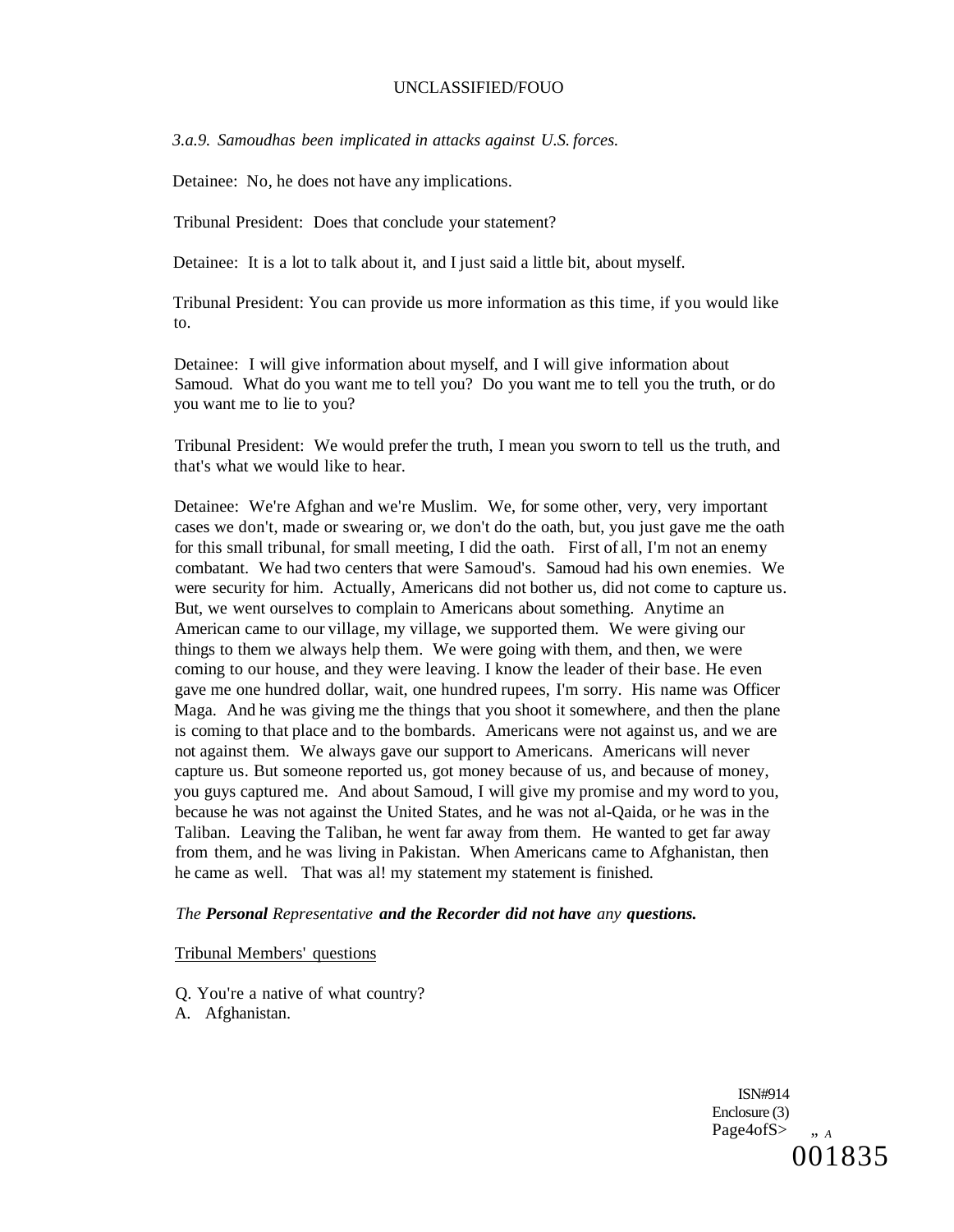Q. What type of weapon did you have when you were with Samoud?

A. A hundred shooter.

Q. How long have you been captured? How long have you been detained?

A. More than two years.

Q. And before you arrived here, how long had you been captured by the Americans in Afghanistan?

A. Detained in 8 days in Gardiz. And then, in Bagram, we were in prison for 6 to 7 months.

Q. And how long did you work for Samoud?

A. Six months.

Q. What did you go to talk to the U.S. Forces about?

A. No, I didn't complain, but some of us complained.

Q. But, you went to talk to the U.S. Forces. What did you talk to them about? A. No, I didn't actually go to talk to Americans. We were working with the Maga Officer, he knew me, and he gave me the money, and gave me the radar or rod. He promised me, though; he would give me a satellite phone. And then, I got captured. After then, we got captured.

Q. Did you have a weapon with you when you were captured?

A. Yes.

- Q. And what type of weapon was that?
- A. A hundred shooter.
- Q. Who were Samoud's enemies, and why were they his enemies?
- A. His enemy killed, murdered his son.

Q. So, one person?

A. Yes.

- Q. And is that all the enemies he had?
- A. Yes, only one enemy.

Q. So why did he need a bodyguard for one person?

A. Because his enemy had a bodyguard, and had people working and taking care of him, and Samoud did too. Abdul Ali.

Q. How were you trained to be a bodyguard?

A. There was no training, I was with him.

ISN#914 Enclosure (3) Page 5 of9 001836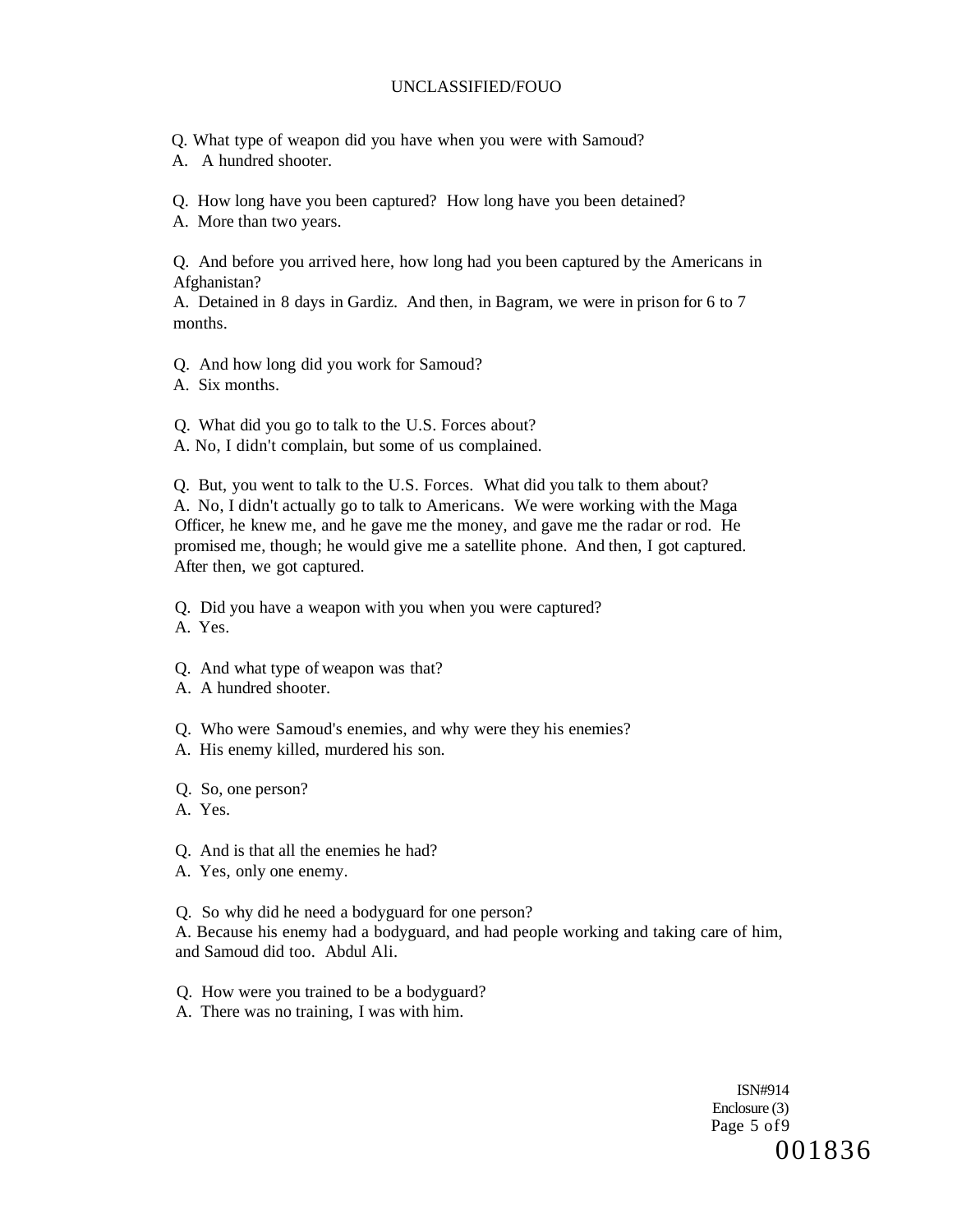- Q. How did you know Samoud?
- A. He's in our village.
- Q. When was the last time you saw Samoud?
- A. The day that I got captured, that was the last day, last time.
- Q. They did not capture him also?
- A. No, they didn't capture him, just us.
- Q. Why would they capture you and not him?
- A. I don't know.

Q. Did they not tell you why they were capturing you?

A. No, nobody told me anything. I'm thinking that it was because of money I got captured.

Q. You made a statement before about shooting at planes, I didn't understand? Can you explain?

A. That was from an American. An American gave me these.

Q. Americans gave you weapons to shoot at planes?

A. We were not shooting at the plane with the tools, or the equipment; you hold it in your hand when the planes see that, and then the plane was bombarded.

Tribunal President: I want to thank you for participating in this tribunal today.

Detainee: Thank you very much, I think 1 give everybody, I bothered everybody, like six or seven people in here, and I give you thanks to all of you.

# *The Tribunal President explains the witness questioning process to the detainee and the detainee confirms that he understands the process.*

*The Tribunal President called for a brief recess while the witness is brought into the room,* 

*Hearing is reconvened with witness and detainee present.* 

Tribunal President: This hearing is now reconvened with the witness in the room. For the record, please state your name.

Witness: HabibUllah

Tribunal President: You are here today to testify in the case of Shardar Khan.

ISN#914 Enclosure (3)

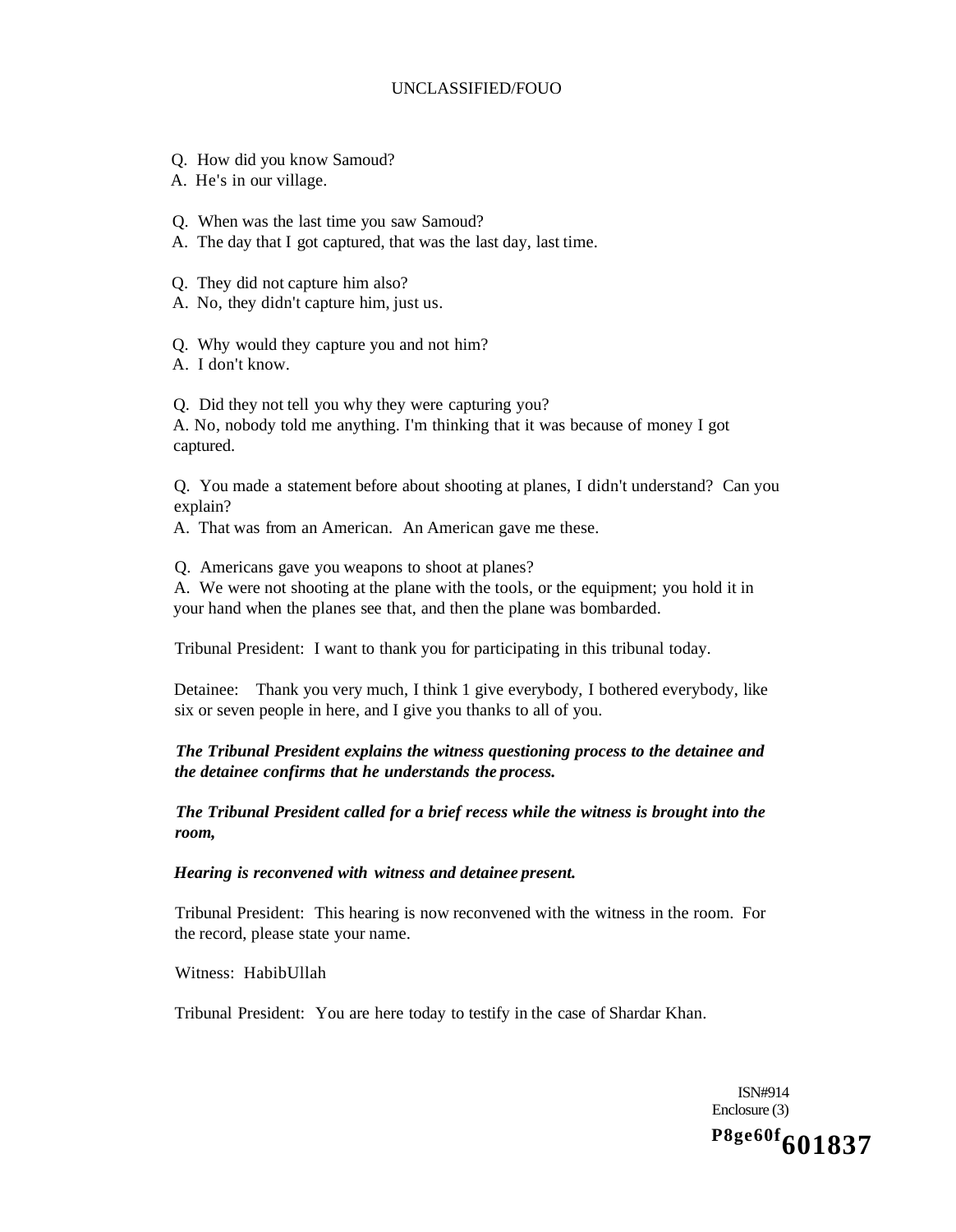Witness: Yes.

Tribunal President: Are you willing to do so at this time and to do so under oath?

Witness: Yes.

Tribunal President: Recorder, please administer the oath.

*The recorder administered the oath to the witness,* 

Tribunal President: Shardar Khan, do you have any questions for the witness?

Detainee: No, I don't have any questions.

Tribunal President: Personal Representative, do you have any questions?

Personal Representative: Yes Ma'am, I do. Habib Ullah, how do you know Shardar Khan?

Witness: Shardar Khan was from my village and we worked together in the center. Center is work.

Personal Representative: Did you also work for Samoud?

Witness: Yes.

Personal Representative: Do you know if Samoud ever attacked the Gardiz Fire Base?

Witness: I don't know. I'm not sure, I don't have any information about that, but I was told that earlier, or if that an American or if that was his enemy?

Personal Representative: Do you know if Samoud was involved with the Anti-Coalition Movement?

Witness: I don't have this information.

Personal Representative: Do you know if Samoud ever attacked American forces in Afghanistan?

Witness: 1 don't have that information.

Personal Representative: You were with Shardar Khan in Samoud's camp?

Witness: Yes.

ISN#9U Enclosure (3) Page 7 of9 001838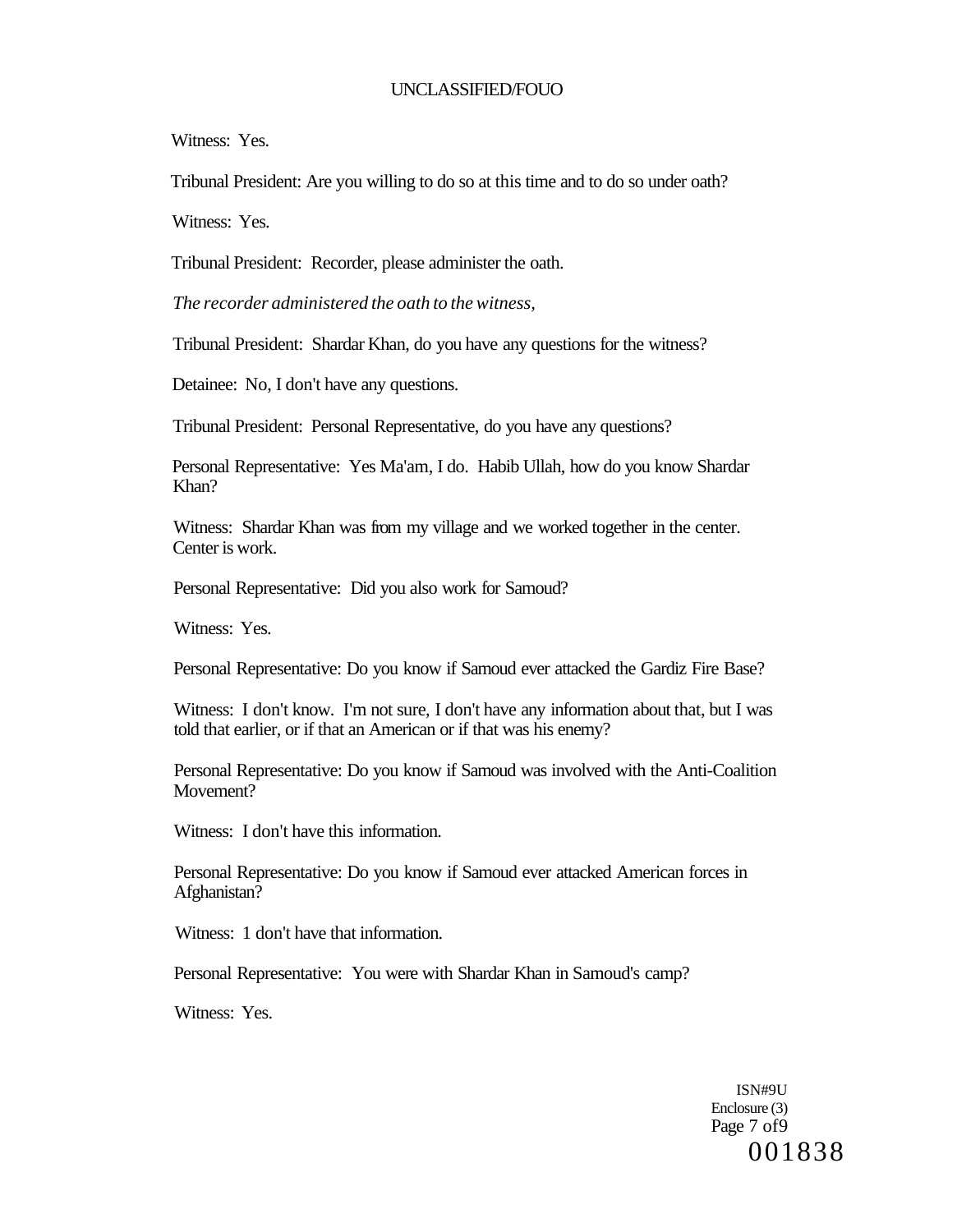#### UNCLASSIF1ED/F0U0

Personal Representative: Do you know if Shardar Khan ever received any military training at Samoud's camp?

Witness: No.

Tribunal President: Recorder, do you have any questions for the witness?

Recorder: No Ma'am I do not.

Tribunal President: Tribunal members, do you have any questions for the witness?

Tribunal Member: Yes. The last three or four questions you did not seem to know. What did you do for Samoud?

Witness: Who, me?

Tribunal Member: Yes.

Witness: I was cook. And Shardar is right here; you can ask him about that.

Tribunal Member: Do you know if Samoud worked with al Qaida or the Taliban?

Witness: No.

Tribunal Member: Who were Samoud's enemies?

Witness: Abdul Ali

Tribunal Member: Is that the only enemy he had?

Witness: And he had another enemy, his name was Gardiz?

Interpreter: I'm sorry I didn't understand Gardiz; the providence of Gardiz, or the name of the guy is Gardiz.

Tribunal Member: Yes, was that a person or the place?

Witness: Gardiz is the providence. He does not know the name of the person but that was providence of Gardiz.

Tribunal Member: What was Shardar Khan's job?

Witness: His job was chopping wood and bringing, carrying water.

Tribunal Member: Is that the only job he had for Samoud?

ISN#914 Enclosure (3) Page 8 of 9 001839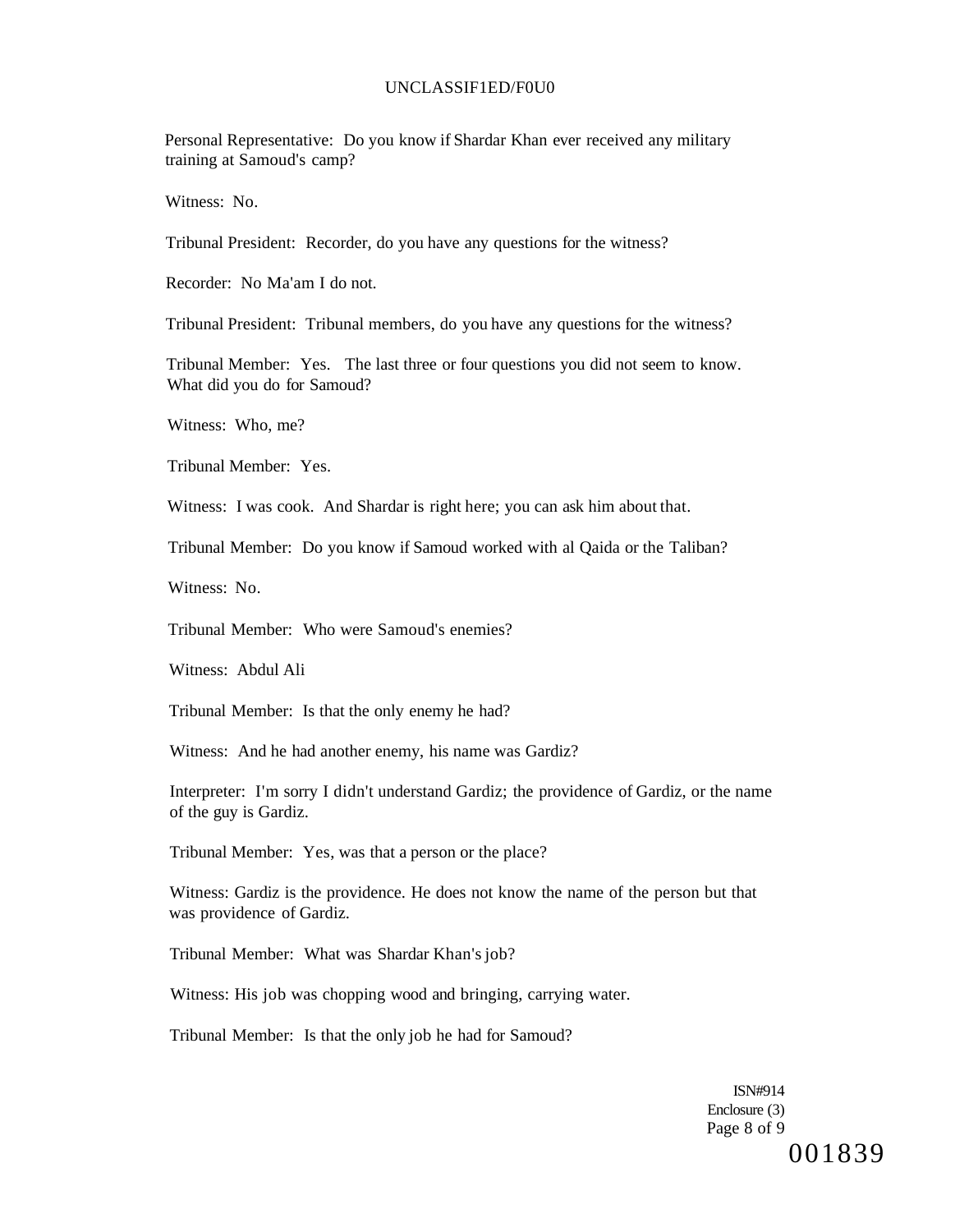Witness: You can ask him, he would tell you.

Tribunal Member: I'm asking you.

Witness: I saw him cutting wood and bringing, carrying water.

Tribunal Member: How long have you known Shardar Khan?

Witness: I didn't know him earlier, I knew him from the job in the center, where we worked.

Tribunal Member: And how long was that?

Witness: Three months, two to three months.

Detainee: More than that.

Tribunal Member: Did Shardar Khan ever work as a bodyguard for Samoud?

Witness: Yes.

*The Tribunal President confirms that the detainee had no further evidence or witnesses to present to the Tribunal. The Tribunal President explains the remainder of the Tribunal process to the detainee and adjourns the Tribunal,* 

# **AUTHENTICATION**

I certify the material contained in this transcript is a true and accurate summary of the testimony given during the proceedings.



Colonel, United States Army Tribunal President

> ISN#914 Enclosure (3) Page 9 of9 001840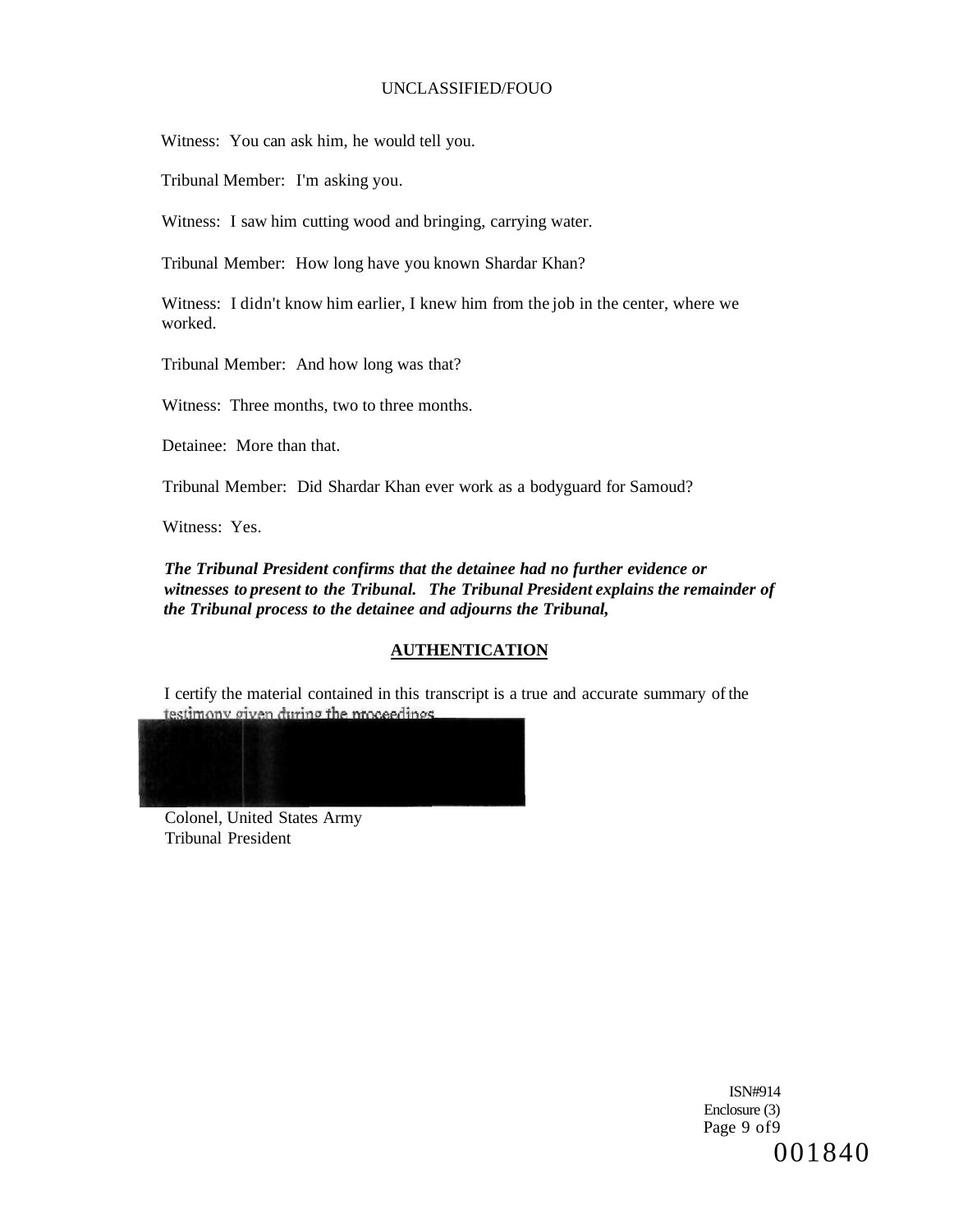### **Summarized Detainee Sworn Statement**

Tribunal President: This hearing shall come to order and for the record, this is a reconvening of a previous hearing for Sarajuddin. For the record the Tribunal panel is the same as previously convened however, there has been some changes in other Tribunal staff. At this time I would like the Recorder to be sworn in.

### *Tribunal President administered oath to the Recorder.*

Tribunal President: The Reporter has also been changed for this Tribunal. The Reporter will now be sworn.

### *Recorder administered oath to the Reporter,*

Tribunal President: For the record, the Translator will now be sworn.

### *Recorder administered oath to the Translator.*

### *Bearing recessed to bring in detainee. The Tribunal President reopened the Hearing.*

Tribunal President: Sarajuddin we have reconvened this hearing because of additional information that we have received. Some of this information is unclassified and it is provided to this Tribunal in your presence. The three Tribunal panel members have been previously sworn and this is the same panel you met before. Also the Personal Representative is the same as you had before and he also has been sworn. Also previously the Recorder, Tribunal Reporter and the Translator who are new to this hearing have also been sworn. I will also remind you that the following applies during this hearing as it did at the previous hearing. You may be present at all open sessions of the Tribunal and that is why you were brought back today because this is another open session of the Tribunal. A reminder that if you become disorderly you will be removed from the hearing and the Tribunal will continue to hear evidence in your absence. You are also reminded that you do not have to testify at this Tribunal, but you may testify if you wish to do so. In your previous appearance at this Tribunal you provided a Muslim Oath and I remind you that any testimony would be considered to be under oath to tell the truth. You have the assistance of your Personal Representative as we conduct today's proceedings. Sarajuddin do you understand this process and why your here today.

Detainee: Yes I understand but I do have one concern, one question. Can I say it?

Tribunal President: Yes please.

Detainee: The allegation that I had before, I did answer it and I brought a witness too. If the Tribunal has some new additional information I can answer and I do have a witness for those also. If they just have some clarification on questions then I will answer it and ask the Tribunal to make a decision. That's why *Vm* here today.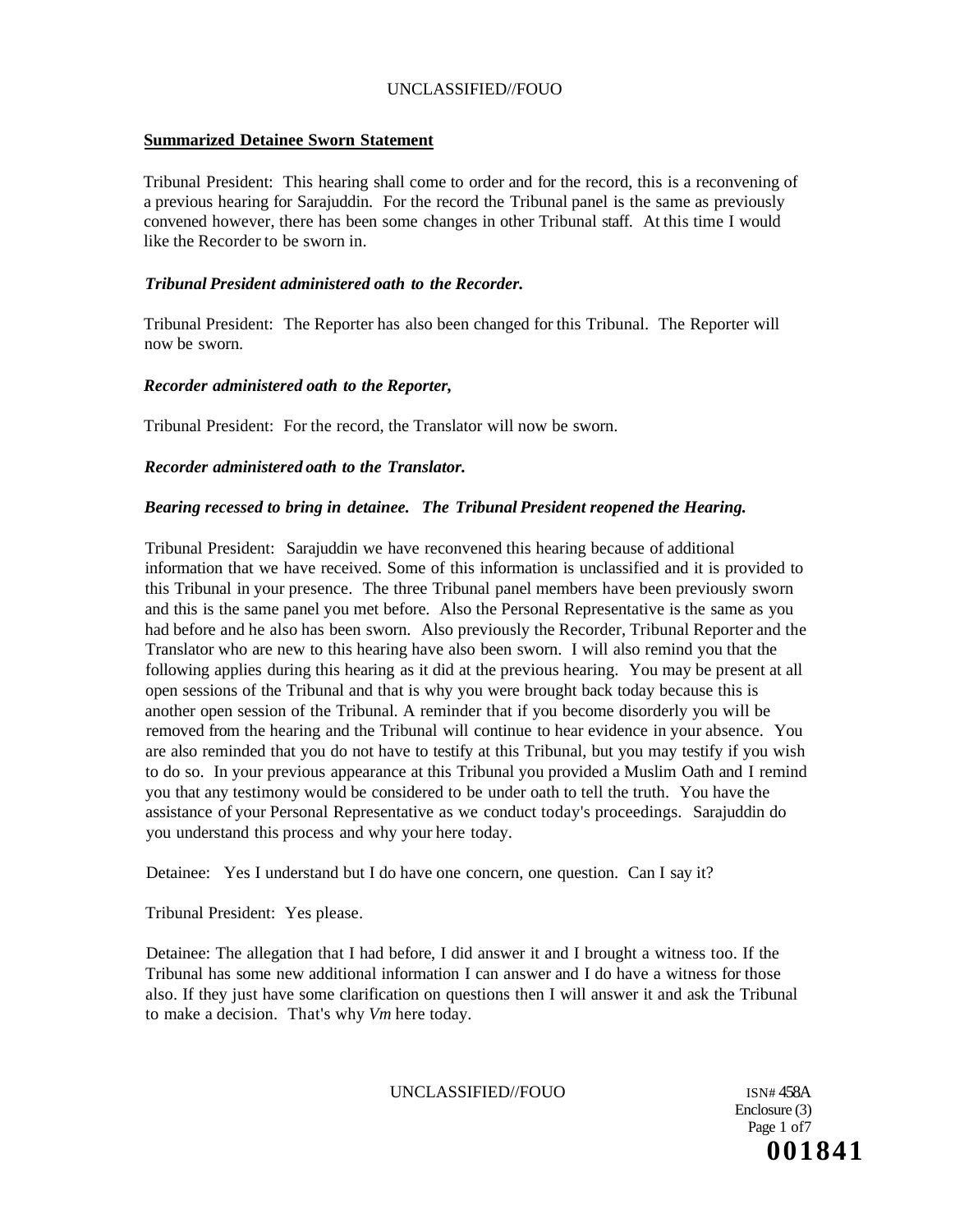Tribunal President: Okay. There are no new allegations or no new unclassified summary information. In our previous questions to your previous witness, your brother, one of the questions was why was your home bombed? Your witness, your brother, said that he did not know, that the United States should know. Part of the reason that you're here today is that the panel did want to know more about why your home was bombed. Related to that, was also another piece of evidence provided to this hearing at the previous assembly. Unclassified evidence identified by R-3 is a New York Times article. This article was provided to you previously for our first hearing. It also addresses the same issue related to the same question that we posed to your brother regarding why your home was bombed. At this time I believe I would like to ask the Recorder if he has any unclassified evidence to present to this Tribunal.

Recorder: Yes sir.

Detainee: If he has some allegation then I can provide a witness for that because I would like to provide a witness for the Tribunal. If they have any I would like to reconvene the Tribunal.

Tribunal President: I understand that you may have a witness for us regarding the information provided but again, a reminder, we have no new allegations regarding your status as an enemy combatant.

Detainee: Okay. Just make sure it's not a new allegation.

Tribunal President: I understand.

*The Recorder presented Exhibit R-20 thru R-22 into evidence.* 

Tribunal President: For the record, the panel is reviewing the unclassified evidence provided.

Detainee: Okay.

*The Recorder confirmed that he had no further unclassified evidence or witnesses and requested a closed Tribunal session to present classified evidence.* 

#### Tribunal Member's questions

- Q. I'm assuming you have seen this document. First of all, I do want to say every time I ask you a question about this, I want to state that I have the greatest sympathy. This is tough for me to ask questions. I guess I want to start off with some clarification by telling you the New York Times article basically implies that you were harboring Haqqani. When I look at this other document it says "U.S. bombs hit walled compound, four buildings of Abdul Gul killing his mother, six brothers and sisters." I wanted to see if I could get you to describe your house. Do you own all of the homes in your compound? Are they all your homes?
- A. There was an allegation about Haqqani that he was present in my house and that is why the United States struck. I swore before, I told them that he wasn't there. I did not know this person. I gave a witness. They can testify that that person wasn't in my house at that

UNCLASSIFIED//FOUO ISN# 458A

Enclosure (3) Page 2 of 7 **001842**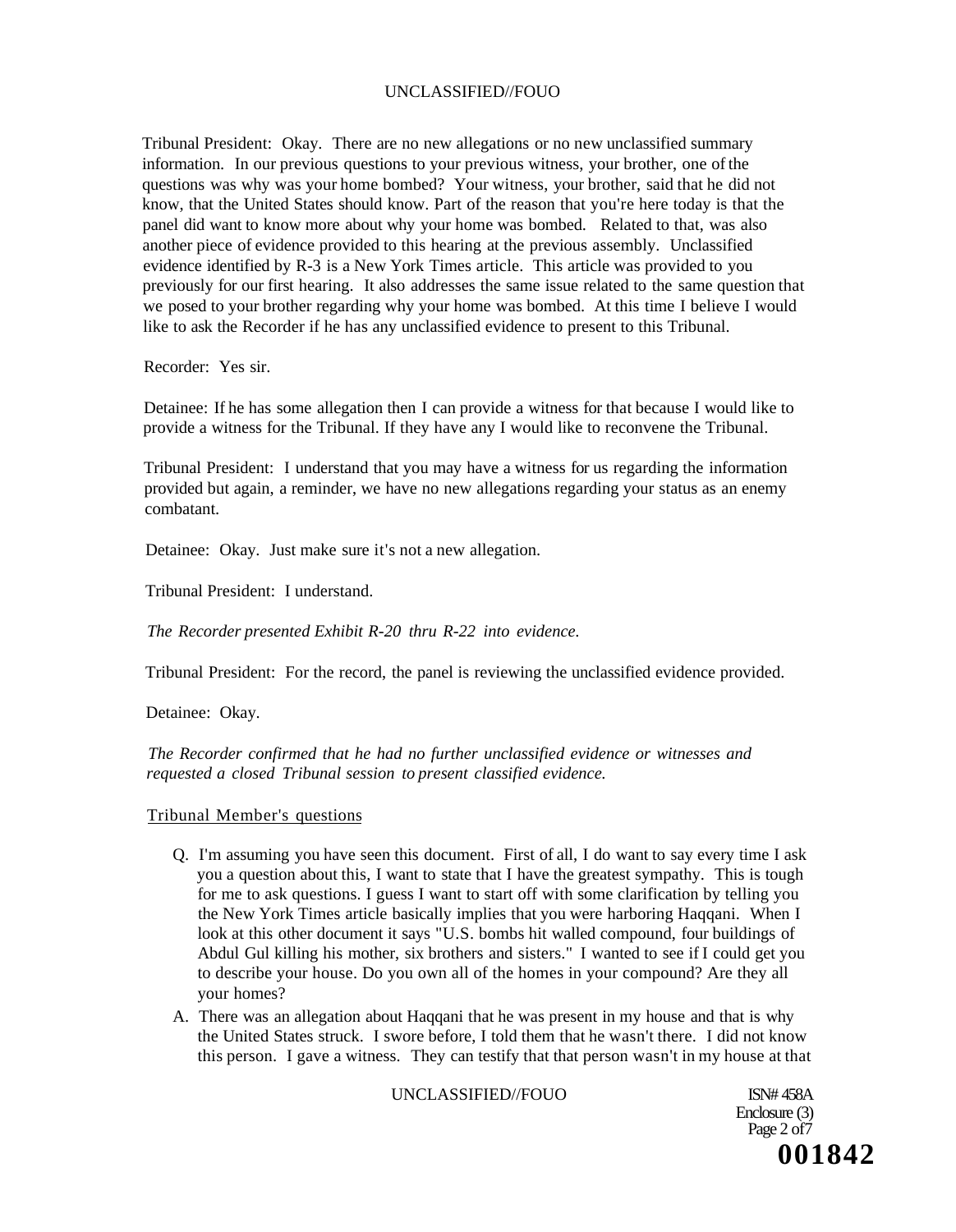time. Other than that, if you're asking the person who mentioned Haji Abdul it is his neighbor, his villager and he can answer more of your questions if you want to ask him.

- Q. This article says you have a wall around your house. Is that common?
- A. In our country they do have walls around the house. Under there they make rooms. Sometimes in the middle of the house. Sometimes they make a wall. That's for security for the house. The United States bombed two places. The bombing happened in the Zana Khil (ph) village, and it was my house. The person mentioned in the newspaper, the villager, he said his own house in the village and my own house in the village and they bombed my house. So if that is an allegation on me that Haqqani was there at my house then I will get a witness to present to the Tribunal which can testify that he was not there and I did not know him.
- Q. How many people were in your house or on your property the night the bomb hit?
- A, There was close to forty people in that house, including children, females and males.
- Q. Everybody was a member of your family?
- A. Yes.
- Q. No guests were staying there that usually don't stay there?
- A. No I didn't have guests. The guest that they referred to was that person Haqqani. I do have a witness to say that he wasn't there. If you have more allegations I would like to have a witness. I am innocent and poor and what happened to me wasn't fair. I just swore before in my interrogation and I can do it for the Tribunal as well. If you have more allegations I will go and get another witness for that and for the future also.
- Q. Is it your brother you would bring back to say that nobody was there? Who is the witness in the camp that you're talking about? We would like the name today if possible.
- A. When I see the allegation then I can see who would actually be a good witness for it, then I can give a name to my PR. If the Tribunal decides that it is acceptable then they can bring those people here.

Tribunal Member: There are no allegations.

- Q. How many other buildings do you own? How many of the buildings?
- A. That's the only house.
- Q. Do you have a guesthouse?
- A. No.
- Q. Do you have a barn?
- A. No.
- Q. Haqqani was pretty famous during the war against the Russians. Do you know where he is from?

#### UNCLASSIFIED//FOUO ISN# 458A

Enclosure (3) Page 3 of 7 **001843**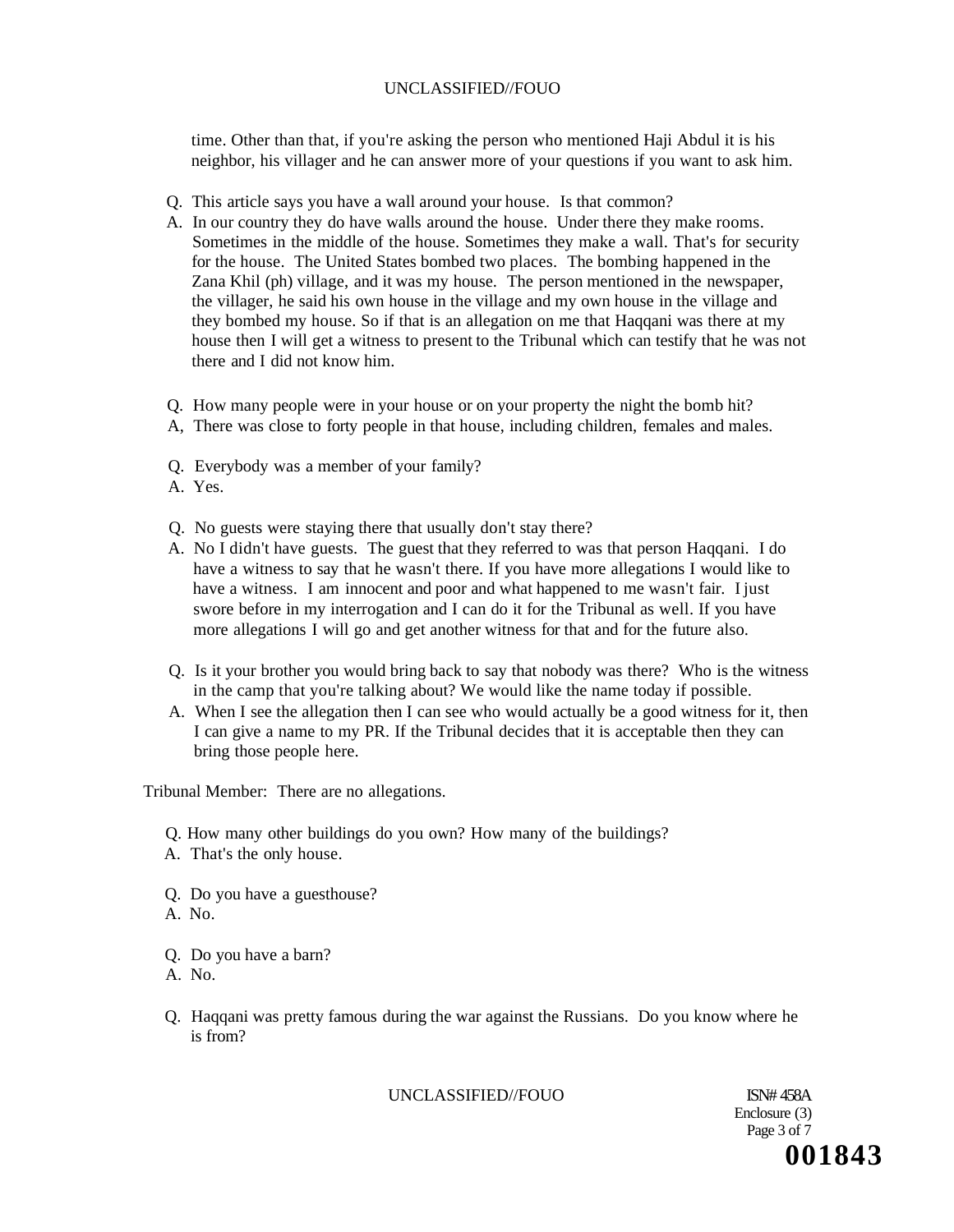- A. You asked me before and I told you and I can take the oath again but I do not know this person, I never met him and I don't have any information about him. Why don't they ask people who do know him. It must by mistake; somebody told him that they ask me about this person all the time. I told you a couple time that I don't have any information on this person.
- Q. You know he's not in your village, correct?
- A. It is not fair. If it were true then it happened to me because of that one person which I had never known, they had information about him. They ask me about this person all the time, if I knew him and if he was there at the time, I brought a witness before, Abjah Khan, and he testified and gave witness that I really did not know him and I had no relation with him. It is not fair that because of him I lost twelve people, my family. I have been here for three years in jail and how long should I suffer just because somebody said I have information. If the government has information that I know this person or this person knows me then you can show it to me and I will answer it. If you have any evidence to show today then you can prove it to me and then you can kill me and I won't mind it. Twelve people of my family died and I have been here for three years in prison, what else does your government need from me, just because of a wrong accusation or wrong information? Any evidence that you wish to show to me, if they can prove it, then I'm in their hands, I'm here, they can kill me, I'm ready for it.
- Q. I know this must be trying for you but the question I want to ask is; this article said Haqqani had bodyguards. Did you see any armed people with weapons in your village that day?
- A. It was the nighttime, I did not see anything or anybody with a weapon but if somebody else did I don't know you can ask them; personally I didn't not see any.
- Q. So you didn't see any strangers in his village, that day, the day before or maybe two days before?
- A. No. I did not see it but if you have more concerns or allegations you can give it to my PR and he will explain it to me and I will give you all the witness information and people. It was nighttime and I did not see anyone and I don't know if they did they bombed Afghanistan and a lot of places I don't know if they bombed by mistake or not. It was our loss and I am still suffering from it.
- Q. This is a question that I asked before. Were you arrested by Americans? Did they speak English?
- A. It was Americans.

# Tribunal President's questions

- Q. Who would that witness be?
- A. There are many people in the country that I can provide the names and there are people in the camp also.
- Q. The person in the camp; could you give us a possible witness name?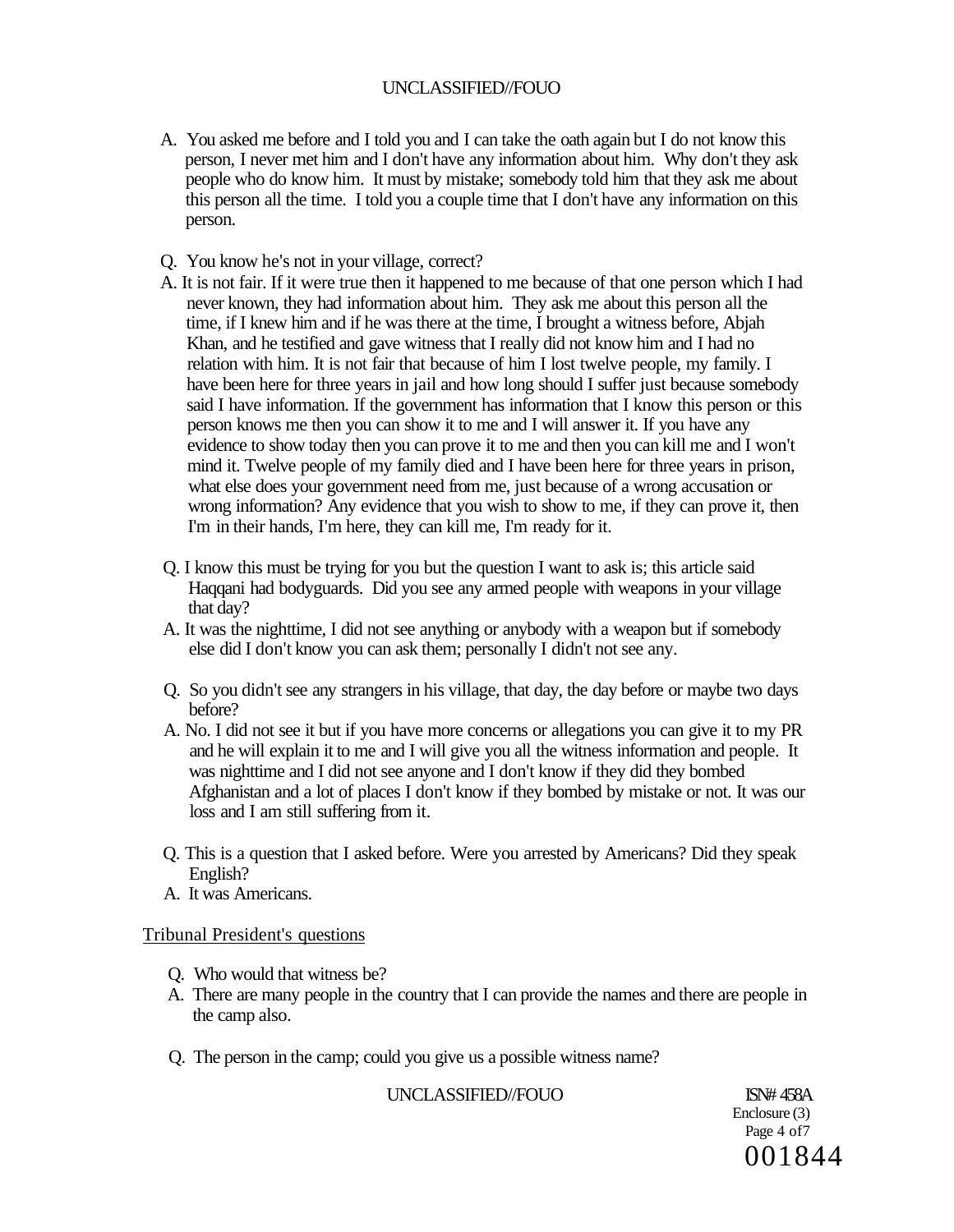- A. You can give this allegation to my PR and I will give him the witnesses name and if the president decide to accept it then yes I can bring it. If not, that's fine.
- Q. I would like to ask a question about your capture again. If you would again please review for us the circumstances of your capture, how you were approached, who approached you, what happened that evening as you were taken into custody.
- A. I was sleeping in the house around three o'clock at night and I heard the sound of airplanes flying. They were flying airplanes in the daytime also but not at nighttime so I woke up. So I got up and I put my shirt on and I saw a soldier coming to the house. 1 went and approached him thinking they wanted to ask more questions about the bombing that happened before. When I got there they just said to turn around and they handcuffed me. They handcuffed me and my brother and my son they brought them also. We have five or six houses in the village, in one area and the soldiers were around the whole village. They got us and they were putting us on the chopper and I saw another villager and they brought him also. So they brought us together to the base and finally they brought us here and then asked me if I had a radio with me. They asked me who's radio was that and I told them it wasn't mine because if it was mine they should have record that it was captured with me. They didn't have anything it was just asking and nothing else. If it is my neighbor's, I don't know about him because they surrounded all six houses. If they found it somewhere else I'm not responsible for it I don't know how to use it and it wasn't mine.
- Q. Your area of your village; The New York Times article implied that a neighbor was your cousin Haji Abjah Gul. Is that correct? Is he your neighbor living next door? A, He is not my relative but we are close to each other.
- Q. Then you know him then?
- A. He is a villager yes.
- Q. Close as in across the street? Down the block?
- A. I don't really know the meters but I will tell you it is not that far and it is not that close.
- Q. I understand. I know it's difficult to have distances. I'm familiar with homes and compounds in the Middle East and I do have a question. Do you have more than one wife? I understand how difficult it is because you had lost your wife during the bombing so I have extreme sympathy and it is very hard for me to ask this question.
- A. Only one wife.
- Q. The reason I asked that question is, just so you understand, it is not normal for our culture to have more than one wife but I do understand it is tradition. If so, the compound would have different homes within the compound. That may explain some of the confusion we have about some of these reports of damage.
- A. It was a big house with seven to eight rooms. Since I was married, two of my brothers were married, and my sons, they are married so each one needs their own rooms. That's why I have this many rooms in one house.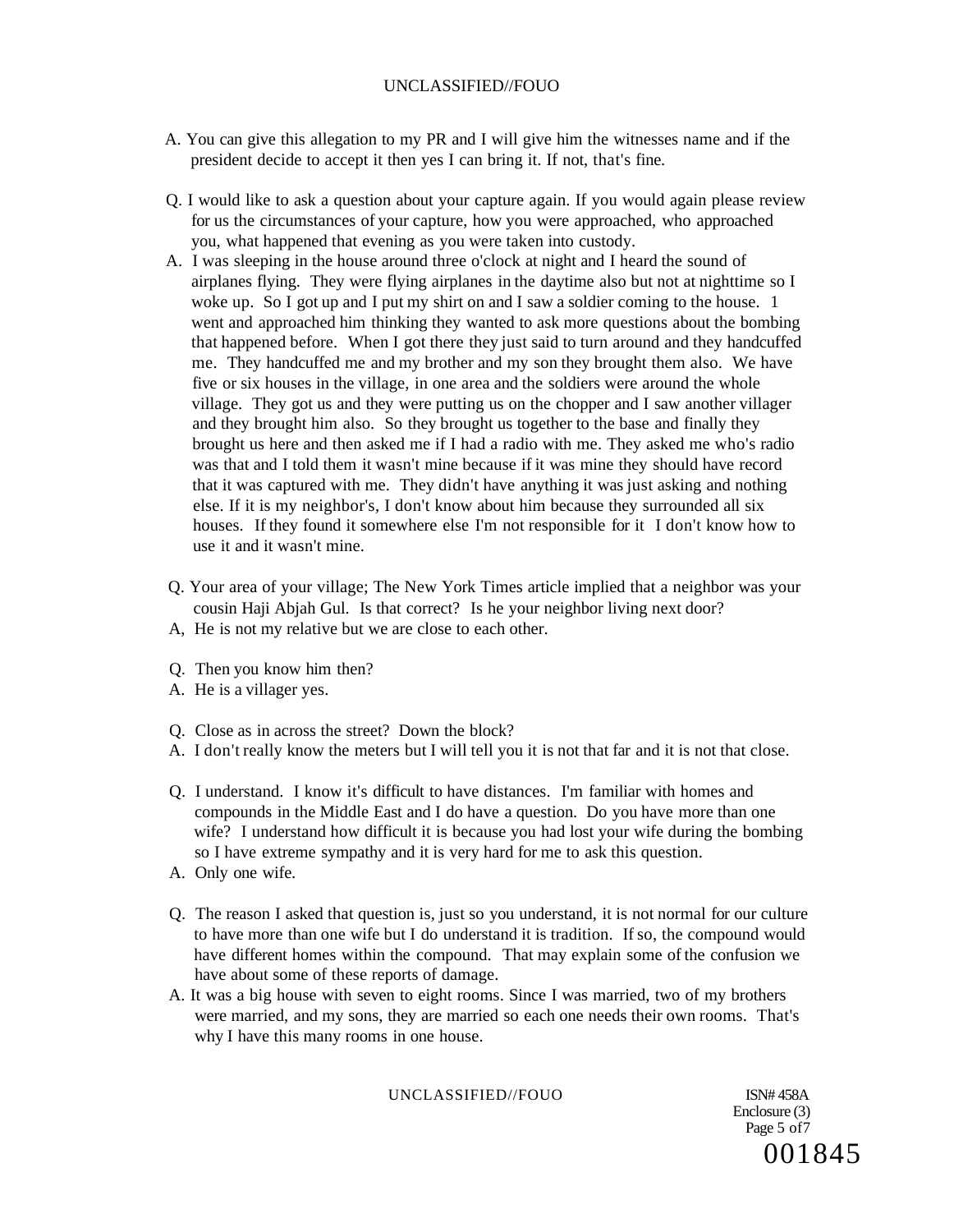- Q. I understand. Thank you. I'll ask one last question regarding the allegations that were provided to us. It goes back to the thirty thousand rupees provided by Pacha Khan through, I believe you said, the village elder to rebuild your home. At the time of your capture did you have any commitments or any occupation or relationship with the governor of Khost to repay the loan or repay any of these funds?
- A. The witness was there and he explained it also. What more information do you want from me?
- Q. I was just reconfirming that you didn't have any kind of relationship with Pacha Khan and it was just a village affair.
- A. Pacha Khan is from the Gardez province and I am from Khost. We don't even live in the same area. Like the witness said I did not know him and I never had any relation with him. The person in the village is Nazim; he had given me the money and if he knows him or has any relations with him, I don't know.

Tribunal President: That concludes this reconvened Tribunal.

Detainee: (inaudible) stuff to the PR about the village elders.

Tribunal President: Yes. That was what I was getting to next.

## *The Tribunal President confirmed with the Personal Representative that he had no further evidence and that the Detainee had no previously approved witnesses to present to the Tribunal.*

Personal Representative: During the interview prior to the reconvene of this Tribunal with the detainee, he had mentioned that during one of his interrogations during the first half of his detention here at Guantanamo that he was shown a document that was written by the Counsel of Khost which is comprised of tribal elders, This document stated that his house was bombed by accident and requested, through the United States Army, that he be released.

Detainee: The Counsel wrote to the American government that the person is innocent and that nobody went to his house and America went and bombed his house. It was wrong information and they should pay him for his loss.

Tribunal President: I understand your request that the Personal Representative has provided us. I will consider requesting that document but that would be addressed in a closed session. For the record, your previous request for additional witnesses to address other matters is also taken under advisement. I would like the Tribunal to deliberate and if we require additional information we can review the status of your witness request. As the detainee is well aware, some of the matters discussed here are a matter of relevance, do they relate to your classification as an enemy combatant. We will adjourn this open session with the comment that I would like to make to the detainee that we will consider these matters carefully and make our determination accordingly.

Detainee: Can I say something?